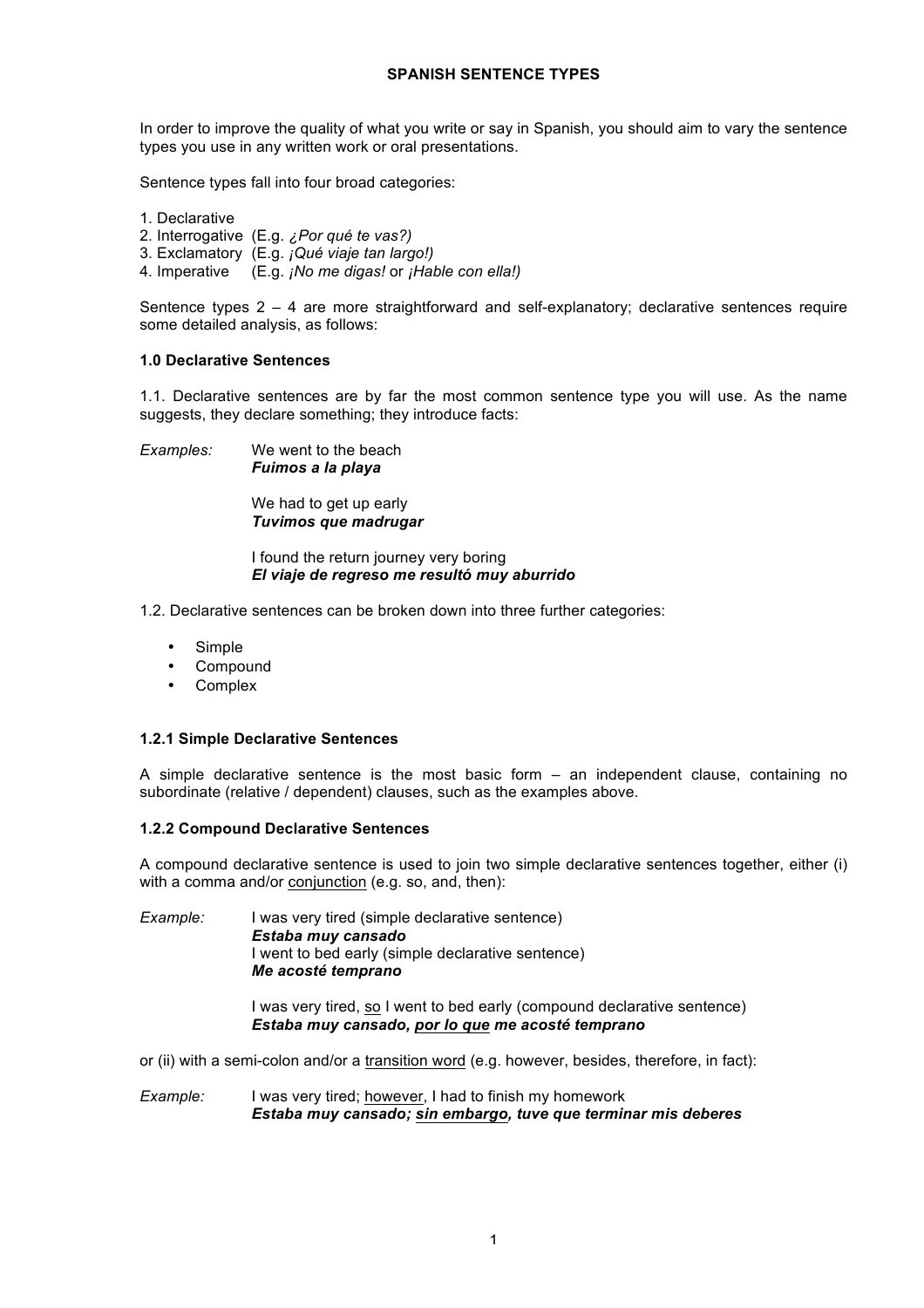### **1.2.3 Complex Declarative Sentences**

Complex declarative sentences are those that contain an independent (main) clause (i.e. a "stand alone" simple sentence) **and** one or more subordinate (relative / dependent) clauses, introduced by a relative pronoun (e.g. that, which, who, whom).

*Examples:* I read all the books (independent clause, i.e. can be used on its own) *Leí todos los libros* That he sent me (dependent clause, i.e. cannot be used on its own) *Que me mandó*

> I read all the books that he sent me (complex declarative sentence) *Leí todos los libros que me mandó*

The journey was boring (independent clause) *El viaje fue aburrido* Which took more than 3 hours (dependent clause) *Que duró más de 3 horas*

The journey, which took more than 3 hours, was boring (complex declarative sentence) *El viaje, que duró más de 3 horas, fue aburrido*

The matter is slightly complicated in Spanish as (i) clauses or sentences cannot end with a preposition:

*Example:* The girls were wearing school uniform (independent clause) *Las chicas llevaban uniforme escolar* Whom I spoke with (dependent clause) *Con las que (con quienes) hablé*

> The girls I spoke with (with whom I spoke) were wearing school uniform *Las chicas, con las que (con quienes) hablé, llevaban uniforme escolar.*

and (ii) the prepositional accusative ("personal a") may be required too:

*Example:* The boys were playing football (independent clause) *Los chicos jugaban al fútbol* Whom I knew (dependent clause) *A los que (a quienes conocía)*

> The boys I knew (whom I knew) were playing football *Los chicos, a los que (a quienes) conocía, jugaban al fútbol*

# **1.3 Cleft Sentences**

Cleft (meaning "divided" or split") sentences are those that divide or split grammatical components into two halves, transforming simple declarative sentences into a complex sentences with a relative pronoun, **starting with the verb "to be" in any tense.** They should be used sparingly, but will nevertheless enhance the quality of your written or spoken Spanish as an alternative to a simple declarative sentence, and they can often add a nuance to the meaning too.

*Examples:* My mother usually does the shopping *Mi madre suele hacer las compras*  It is my mother who usually does the shopping (cleft sentence) *Es mi madre la que (quien) suele hacer las compras OR: Suele ser mi madre la que (quien) hace has compras*

> Juan told me (it) *Juan me lo dijo* It was Juan who told me (it) (cleft sentence) *Fue Juan el que (quien) me lo dijo*